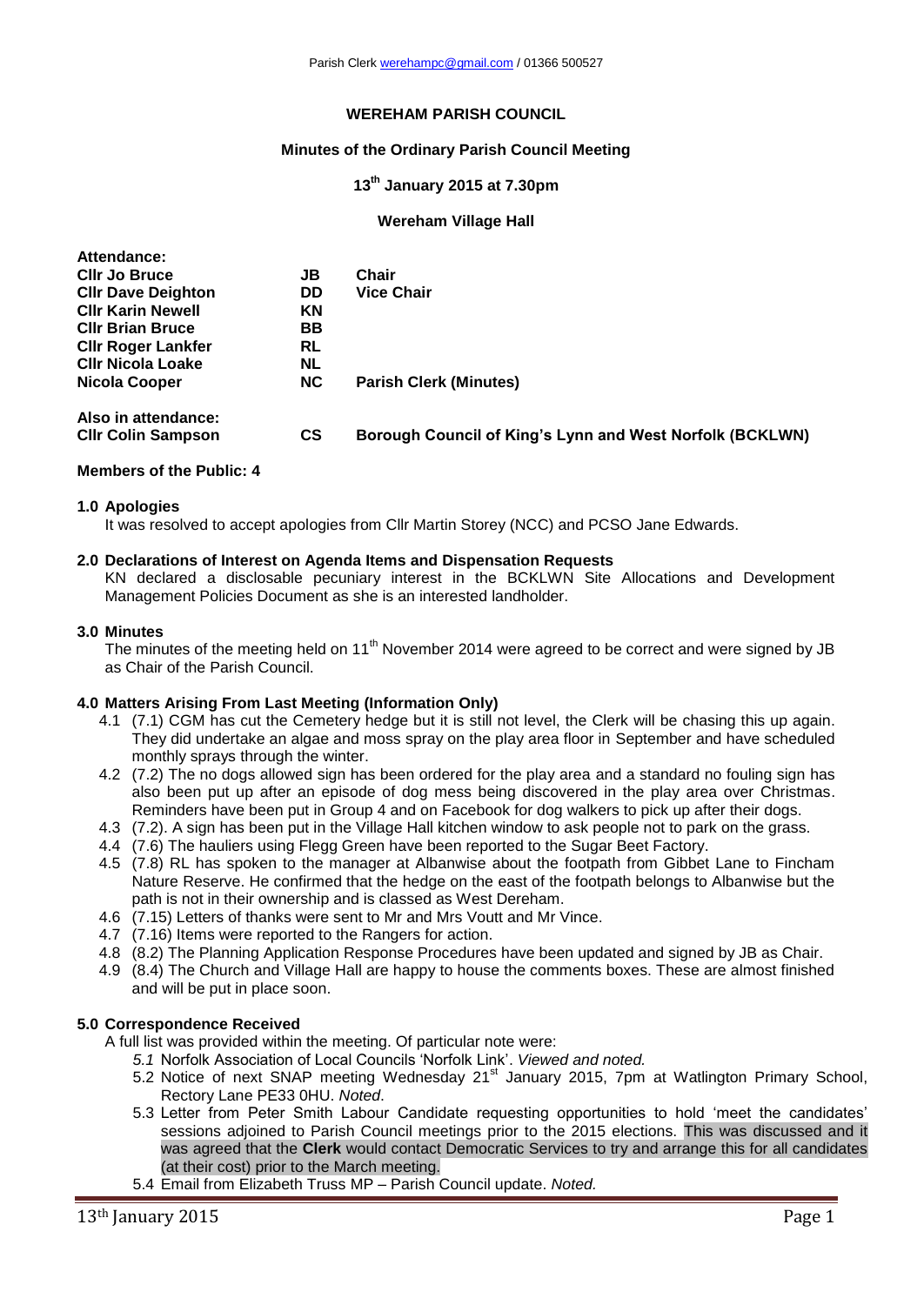- 5.5 Email from Elizabeth Truss MP Information about a £15m roof scheme for churches. *Forwarded to Rev. Barbara Burton and noted.*
- 5.6 Letter from Norfolk Constabulary regarding a PCSO Match Funding scheme. Parish Council's funding 50% of the cost of a PCSO will received a ring-fenced dedicated PCSO for the area over and above that which would otherwise be allocated. This was supplemented by an email from Stoke Ferry Parish Council saying that they have arranged a meeting with PCSO representatives to discuss this further and to start to explore possible joining with other Parishes to match fund a post jointly. They asked if we have any questions to take to the meeting. It was agreed that the **Clerk** would reply asking for further details with regards costs, pro-rata hours and what powers do PCSO's have that would benefit the village.

# **6.0 Village Hall Update**

6.1 Fundraising is progressing well, there are no issues arising from the quarterly structural inspections. An architect and accountant have been instructed to determine costs for the Lottery funding application. The Lottery application is being amended and is close to submission.

# **7.0 Village Management Issues**

- 7.1 The results from the Wicksteed Play Area Safety inspection undertaken in November 2014 and the December and January Councillor led play area inspections were discussed in detail. It was agreed that the need to get quotes to undertake the maintenance requirements would be discussed and agreed at the next meeting. In the meantime it was noted that:
	- 7.1.1 The plastic on one of the cradle seats has split. It was agreed that the **Clerk** would contact CGM to see if this is covered under warranty.
	- 7.1.2 There is some support within the Council for signage to request that dogs remain on leads on the Playing Field. It was agreed that the **Clerk** would contact NALC and the PCSO to find out if there are any rules on this and include this on the March Agenda.
	- 7.1.3 Mole hills are still an issue. It was resolved that CGM be requested to undertake a further two months of routine visits to tackle this. **Clerk** to arrange. *Prop. GK, 2nd RL, All Agreed.*
- 7.2 The railings around the pond have been painted in part (around ¼) by highways. The painting of remaining railings must be arranged and funded by the Parish Council. It was agreed that the **Clerk** would contact NCC Highways to find out what type of paint they used, ask advice on how much we would need and where we can source it. Mr Chris Loake is still willing to paint the railings.
- 7.3 Andy Wallace has stated that the actions still outstanding for The Row are scheduled to be undertaken hopefully within 6 weeks. As there are a number of outstanding actions with Andy Wallace (NCC Highways) it was agreed that the **Clerk** will pull these together into one list and go back to him to request updates.
- 7.4 Three items were discussed for possible inclusion in a bid for the Parish Partnership funding programme:
	- *7.4.1* Lengthening of the central island at the new A134 crossing. This was estimated at £5,000. It was agreed that the **Clerk** would remind Andy Wallace that he said he would look into an alternative funding option to undertake this project. It was resolved that 50% of this cannot be afforded within the forecasted budgets. *Prop.JB, 2nd DD, All agreed.*
	- *7.4.2* Dropped kerb and painted exclusion zone in front of the pond Post Box. A quote is awaited from Andy Wallace. It was decided that the **Clerk** would chase this and an upper budget limit of £1,000 (therefore £500 to the Parish Council) would be agreed so that once the quote is received the Clerk can include this in the Parish Partnership bid if it is below this amount.

*Prop. GK, 2nd BB, All Agreed.*

*7.4.3* A quote for a SAM2 sign has been received and circulated to all. It was agreed that a bid for one of these including data recording and spare brackets be included in the Parish Partnership bid. **Clerk** to put bid together and submit by deadline.

*Prop. GK, 2nd. NL, 5 Agreed, 2 noted as against.* 

**NL** agreed to approach those interested in the Community Speedwatch team to see if they would volunteer to move signs and charge / change the batteries.

- 7.5 **Clerk** to ask the Rangers to tackle the following village maintenance tasks:
	- 7.5.1.1 The grass verge along Flegg Green needs pushing / cutting back.
	- 7.5.1.2 Pot holes towards Sugar Beet factory.
	- 7.5.1.3 Clear wet leaves and branches from the pavements between the village and the scrap yard (both sides) and a general clear of leaves and build-up of roadside mud around the village.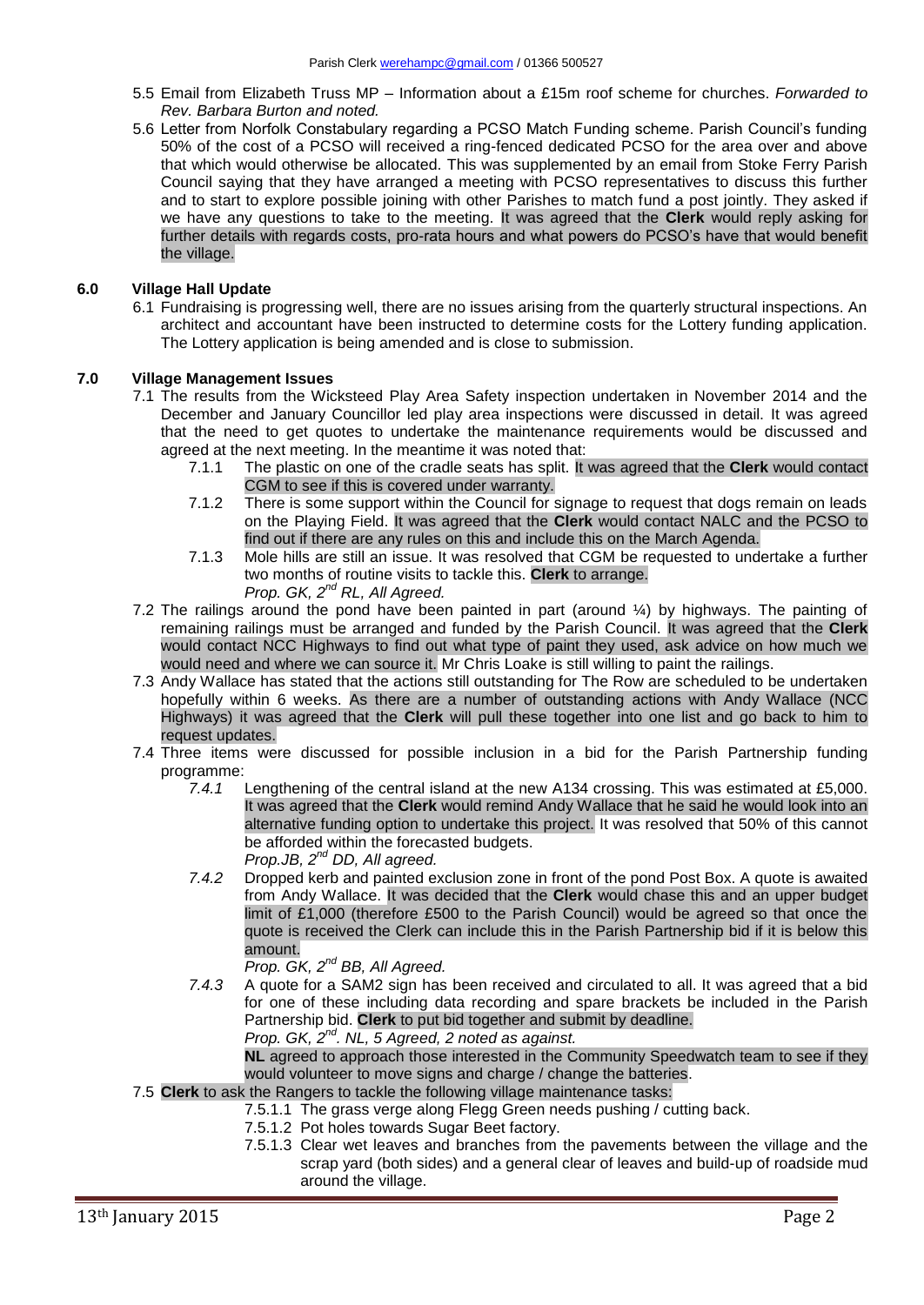### **8.0 Finance**

8.1 The accounts to January 13<sup>th</sup> 2015 and cheques be signed and payments approved in accordance with the below were accepted and agreed. *Prop.DD, 2nd GK, All agreed.*

# **RECEIPTS FOR PERIOD 12/11/14 – 13/1/15**

08/12/2014 £1.42 Interest **£1.42**

# **DIRECT DEBIT EXPENDITURE FOR PERIOD 12/11/14 – 13/1/15**

- 01/12/2014 £189.60 N Cooper Nov Salary
- 12/12/2014 £31.14 EON Streetlighting
- 01/01/2015 £189.60 N Cooper Dec Salary
- 02/01/2015 £32.18 EON Streetlighting

### **£442.52**

### **TRANSFERS MADE DURING PERIOD12/11/14 – 13/1/15**

£2,000 transferred from Business Saver Account to Community Account **CHEQUES FOR AUTHORISATION AND PAYMENT 13/1/15**

£176.39 N Cooper Additional Hours and Expenses

- £20.00 Norfolk RCC Membership Fee
- £200.00 Haward Horological Church Clock Maintenance
- £35.00 ICO Registration
- £1,185.00 CP Groundworks Tree Services
	- £7.20 JD Signs No Dogs Allowed Sign for Play area

### **£1,623.59**

#### **Balance as per cash book at 13/01/15**

Business Saver £8,101.55 Community Account £2,593.59

8.2 It was agreed that the quote from Highways for two Unsuitable for HGV's signs and posts at a total of £300 be accepted. **Clerk** to place the order. *Prop.JB, 2 nd GK, All agreed.*

#### **9.0 Precept**

**9.1** The budget forecast for 2015/16 was discussed and it was resolved that the Precept amount to be requested would be £11,960 as in the previous two precept years. **Clerk** to make the request to BCKLWN.

*Prop.KN, 2nd GK, All agreed.*

### **10.0 Parish Council Management Issues**

10.1 It was agreed that a working party would be set up to develop a 5 Year Spending plan for discussion at the March meeting. **Clerk** to arrange this and compile figures afterwards. *Prop.DD, 2nd JB, All agreed.*

#### **11.0 Planning**

11.1 No planning applications or decisions received prior to publishing the agenda.

11.2 The BCKLWN Site Allocations and Development Management Policies Document was discussed. It was resolved that the view of the Parish Council remains in support of the document. KN took no part in the discussion and voting due to her noted pecuniary interest. **Clerk** to post the details on the noticeboard.

*Prop.JB, 2nd BB, 6 agreed (1 interested party).*